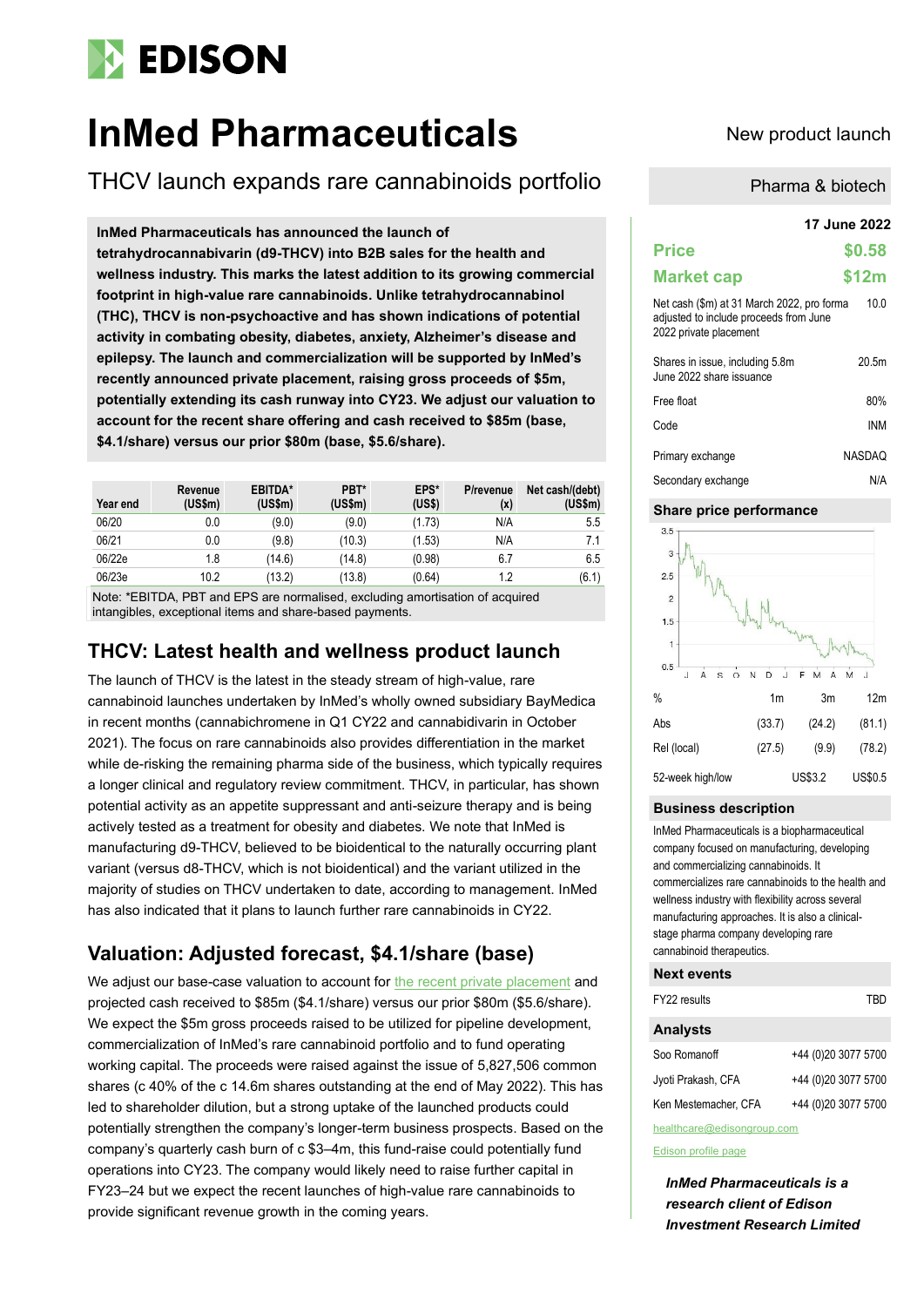

### **Exhibit 1: Financial summary**

| <b>US GAAP</b><br><b>US GAAP</b><br>Year end 30 June<br><b>PROFIT &amp; LOSS</b><br>$\mathbf{0}$<br>$\mathbf{0}$<br>1,766<br>10,191<br>12,078<br>Revenue<br>Cost of Sales<br>(1,244)<br>(7, 814)<br>(8,826)<br>÷,<br>÷,<br>2,377<br><b>Gross Profit</b><br>0<br>0<br>523<br>3,252<br>(5, 338)<br>(8,007)<br>(8, 327)<br>(8,661)<br>Research and development<br>(5,811)<br>(4, 479)<br>(7, 116)<br>(7, 201)<br>(7, 397)<br>Selling, general & administrative<br>(3,227)<br><b>EBITDA</b><br>(9,038)<br>(9, 817)<br>(14,601)<br>(13, 151)<br>(12, 805)<br>Operating Profit (before amort. and excepts.)<br>(9, 151)<br>(9,938)<br>(14, 786)<br>(13, 342)<br>(13,000)<br>Intangible Amortisation<br>$\blacksquare$<br>82<br>(26)<br>(26)<br>(26)<br>Exceptionals/Other<br>(163)<br>Operating Profit/(Loss)<br>(9,069)<br>(14, 812)<br>(13, 368)<br>(13,026)<br>(10, 101)<br>130<br>(344)<br>17<br>(474)<br>(1,504)<br>Net Interest and financial expense<br>243<br>Other (change in fair value of warrants)<br>÷,<br>÷,<br>Profit Before Tax (norm)<br>(9,021)<br>(10, 283)<br>(13, 816)<br>(14, 504)<br>(14, 769)<br>(8,939)<br>(10, 203)<br>(13, 842)<br>Profit Before Tax (GAAP)<br>(14, 795)<br>(14, 530)<br>Tax<br>$\overline{\phantom{a}}$<br>Deferred tax<br>ä,<br>÷,<br>ä,<br>J.<br>Profit After Tax (norm)<br>(9,021)<br>(10, 283)<br>(14, 769)<br>(13, 816)<br>(14, 504)<br>(8,939)<br>(13, 842)<br>Profit After Tax (GAAP)<br>(10, 203)<br>(14, 795)<br>(14, 530)<br>5.2<br>6.7<br>15.1<br>21.7<br>22.6<br>Average Number of Shares Outstanding (m)<br>EPS - normalised (c)<br>(172.80)<br>(97.62)<br>(63.67)<br>(64.28)<br>(153.02)<br>EPS - GAAP (US\$)<br>(1.71)<br>(1.52)<br>(0.98)<br>(0.64)<br>(0.64)<br>Dividend per share (c)<br>ä,<br>ä,<br>L,<br>J.<br>$\overline{\phantom{a}}$<br>Gross Margin (%)<br><b>NA</b><br><b>NA</b><br>29.6%<br>23.3%<br>26.9%<br><b>NA</b><br><b>NA</b><br>EBITDA Margin (%)<br>NA<br>NA<br>ΝA<br><b>NA</b><br><b>NA</b><br><b>NA</b><br><b>NA</b><br><b>NA</b><br>Operating Margin (before GW and except.) (%)<br><b>BALANCE SHEET</b><br>1,490<br>1,403<br>6,721<br>6,721<br><b>Fixed Assets</b><br>6,721<br>1,087<br>1,062<br>4,378<br>4,378<br>4,378<br>Intangible Assets<br>403<br>327<br>985<br><b>Tangible Assets</b><br>985<br>985<br>In Process R&D<br>0<br>0<br>1,249<br>1,249<br>1,249<br>0<br>109<br>109<br>Other<br>15<br>109<br>6,312<br>8,378<br><b>Current Assets</b><br>10,529<br>9,824<br>8,330<br><b>Stocks</b><br>0<br>1,420<br>1,000<br>1,000<br>0<br>45<br>900<br>Debtors<br>12<br>400<br>650<br>5,118<br>5,848<br>7,410<br>7,397<br>6,863<br>Cash<br>419<br>1,312<br>1,312<br>1,312<br>Other<br>957<br><b>Current Liabilities</b><br>(4,738)<br>(1,676)<br>(2, 215)<br>(5, 128)<br>(5, 387)<br>Creditors<br>(2, 135)<br>(3,500)<br>(3, 850)<br>(4, 100)<br>(1,607)<br>(29)<br>(29)<br>(29)<br>Short term borrowings<br>0<br>0<br>(69)<br>(80)<br>Finance lease obligations<br>(400)<br>(400)<br>(400)<br>0<br>0<br>(809)<br>(849)<br>(858)<br>Other<br>(248)<br>(189)<br>(494)<br>(12, 494)<br>Long Term Liabilities<br>(24, 494)<br>(12,000)<br>Long term borrowings<br>0<br>0<br>0<br>(24,000)<br>0<br>0<br>0<br>Other long term liabilities<br>0<br>0<br>(248)<br>(189)<br>(494)<br>(494)<br>(494)<br>Finance lease obligations<br>5,878<br>7,377<br>12,019<br>(1,076)<br>(14, 830)<br>Net Assets<br><b>CASH FLOW</b><br>Operating Cash Flow<br>(7, 375)<br>(14, 890)<br>(14,682)<br>(10, 151)<br>(12, 457)<br>Net Interest<br>360<br>512<br>1,532<br>0<br>1<br>0<br>0<br>0<br>Tax<br>0<br>0<br>(43)<br>Capex<br>(2)<br>(175)<br>(590)<br>(595)<br>Acquisitions/disposals<br>0<br>0<br>0<br>0<br>0<br><b>Equity Financing</b><br>(31)<br>10,855<br>15,706<br>0<br>0<br><b>Dividends</b><br>0<br>0<br>0<br>0<br>0<br>Other<br>92<br>0<br>0<br>1<br>0<br>Net Cash Flow<br>(7, 448)<br>1,062<br>733<br>(12, 535)<br>(13, 745)<br>Opening net debt/(cash), not incl. leases<br>(13, 784)<br>(5,848)<br>(7, 409)<br>(7, 368)<br>5,167<br>HP finance leases initiated<br>0<br>$\mathbf{0}$<br>0<br>0<br>0<br>416<br>$\mathbf 0$<br>Exchange rate movements<br>(495)<br>0<br>0<br>Other<br>(905)<br>(775)<br>0<br>994<br>$\mathbf{0}$<br>Closing net debt/(cash)<br>(7, 409)<br>5,167<br>18,911<br>(5,848)<br>(7,368)<br>Closing net debt/(cash), incl. leases<br>19,805<br>(5, 531)<br>(7, 140)<br>(6, 474)<br>6,060<br>Source: InMed Pharmaceuticals, Edison Investment Research | <b>US\$'000s</b><br>2020 | 2021 | 2022e          | 2023e          | 2024e          |
|----------------------------------------------------------------------------------------------------------------------------------------------------------------------------------------------------------------------------------------------------------------------------------------------------------------------------------------------------------------------------------------------------------------------------------------------------------------------------------------------------------------------------------------------------------------------------------------------------------------------------------------------------------------------------------------------------------------------------------------------------------------------------------------------------------------------------------------------------------------------------------------------------------------------------------------------------------------------------------------------------------------------------------------------------------------------------------------------------------------------------------------------------------------------------------------------------------------------------------------------------------------------------------------------------------------------------------------------------------------------------------------------------------------------------------------------------------------------------------------------------------------------------------------------------------------------------------------------------------------------------------------------------------------------------------------------------------------------------------------------------------------------------------------------------------------------------------------------------------------------------------------------------------------------------------------------------------------------------------------------------------------------------------------------------------------------------------------------------------------------------------------------------------------------------------------------------------------------------------------------------------------------------------------------------------------------------------------------------------------------------------------------------------------------------------------------------------------------------------------------------------------------------------------------------------------------------------------------------------------------------------------------------------------------------------------------------------------------------------------------------------------------------------------------------------------------------------------------------------------------------------------------------------------------------------------------------------------------------------------------------------------------------------------------------------------------------------------------------------------------------------------------------------------------------------------------------------------------------------------------------------------------------------------------------------------------------------------------------------------------------------------------------------------------------------------------------------------------------------------------------------------------------------------------------------------------------------------------------------------------------------------------------------------------------------------------------------------------------------------------------------------------------------------------------------------------------------------------------------------------------------------------------------------------------------------------------------------------------------------------------------------------------------------------------------------------------------------------------------------------------------------------------------------------------------------------------------------------------------------------------------------------------------------------------------------------------------------------------------------------------------------------------------------------------------------------------|--------------------------|------|----------------|----------------|----------------|
|                                                                                                                                                                                                                                                                                                                                                                                                                                                                                                                                                                                                                                                                                                                                                                                                                                                                                                                                                                                                                                                                                                                                                                                                                                                                                                                                                                                                                                                                                                                                                                                                                                                                                                                                                                                                                                                                                                                                                                                                                                                                                                                                                                                                                                                                                                                                                                                                                                                                                                                                                                                                                                                                                                                                                                                                                                                                                                                                                                                                                                                                                                                                                                                                                                                                                                                                                                                                                                                                                                                                                                                                                                                                                                                                                                                                                                                                                                                                                                                                                                                                                                                                                                                                                                                                                                                                                                                                                                                    |                          |      | <b>US GAAP</b> | <b>US GAAP</b> | <b>US GAAP</b> |
|                                                                                                                                                                                                                                                                                                                                                                                                                                                                                                                                                                                                                                                                                                                                                                                                                                                                                                                                                                                                                                                                                                                                                                                                                                                                                                                                                                                                                                                                                                                                                                                                                                                                                                                                                                                                                                                                                                                                                                                                                                                                                                                                                                                                                                                                                                                                                                                                                                                                                                                                                                                                                                                                                                                                                                                                                                                                                                                                                                                                                                                                                                                                                                                                                                                                                                                                                                                                                                                                                                                                                                                                                                                                                                                                                                                                                                                                                                                                                                                                                                                                                                                                                                                                                                                                                                                                                                                                                                                    |                          |      |                |                |                |
|                                                                                                                                                                                                                                                                                                                                                                                                                                                                                                                                                                                                                                                                                                                                                                                                                                                                                                                                                                                                                                                                                                                                                                                                                                                                                                                                                                                                                                                                                                                                                                                                                                                                                                                                                                                                                                                                                                                                                                                                                                                                                                                                                                                                                                                                                                                                                                                                                                                                                                                                                                                                                                                                                                                                                                                                                                                                                                                                                                                                                                                                                                                                                                                                                                                                                                                                                                                                                                                                                                                                                                                                                                                                                                                                                                                                                                                                                                                                                                                                                                                                                                                                                                                                                                                                                                                                                                                                                                                    |                          |      |                |                |                |
|                                                                                                                                                                                                                                                                                                                                                                                                                                                                                                                                                                                                                                                                                                                                                                                                                                                                                                                                                                                                                                                                                                                                                                                                                                                                                                                                                                                                                                                                                                                                                                                                                                                                                                                                                                                                                                                                                                                                                                                                                                                                                                                                                                                                                                                                                                                                                                                                                                                                                                                                                                                                                                                                                                                                                                                                                                                                                                                                                                                                                                                                                                                                                                                                                                                                                                                                                                                                                                                                                                                                                                                                                                                                                                                                                                                                                                                                                                                                                                                                                                                                                                                                                                                                                                                                                                                                                                                                                                                    |                          |      |                |                |                |
|                                                                                                                                                                                                                                                                                                                                                                                                                                                                                                                                                                                                                                                                                                                                                                                                                                                                                                                                                                                                                                                                                                                                                                                                                                                                                                                                                                                                                                                                                                                                                                                                                                                                                                                                                                                                                                                                                                                                                                                                                                                                                                                                                                                                                                                                                                                                                                                                                                                                                                                                                                                                                                                                                                                                                                                                                                                                                                                                                                                                                                                                                                                                                                                                                                                                                                                                                                                                                                                                                                                                                                                                                                                                                                                                                                                                                                                                                                                                                                                                                                                                                                                                                                                                                                                                                                                                                                                                                                                    |                          |      |                |                |                |
|                                                                                                                                                                                                                                                                                                                                                                                                                                                                                                                                                                                                                                                                                                                                                                                                                                                                                                                                                                                                                                                                                                                                                                                                                                                                                                                                                                                                                                                                                                                                                                                                                                                                                                                                                                                                                                                                                                                                                                                                                                                                                                                                                                                                                                                                                                                                                                                                                                                                                                                                                                                                                                                                                                                                                                                                                                                                                                                                                                                                                                                                                                                                                                                                                                                                                                                                                                                                                                                                                                                                                                                                                                                                                                                                                                                                                                                                                                                                                                                                                                                                                                                                                                                                                                                                                                                                                                                                                                                    |                          |      |                |                |                |
|                                                                                                                                                                                                                                                                                                                                                                                                                                                                                                                                                                                                                                                                                                                                                                                                                                                                                                                                                                                                                                                                                                                                                                                                                                                                                                                                                                                                                                                                                                                                                                                                                                                                                                                                                                                                                                                                                                                                                                                                                                                                                                                                                                                                                                                                                                                                                                                                                                                                                                                                                                                                                                                                                                                                                                                                                                                                                                                                                                                                                                                                                                                                                                                                                                                                                                                                                                                                                                                                                                                                                                                                                                                                                                                                                                                                                                                                                                                                                                                                                                                                                                                                                                                                                                                                                                                                                                                                                                                    |                          |      |                |                |                |
|                                                                                                                                                                                                                                                                                                                                                                                                                                                                                                                                                                                                                                                                                                                                                                                                                                                                                                                                                                                                                                                                                                                                                                                                                                                                                                                                                                                                                                                                                                                                                                                                                                                                                                                                                                                                                                                                                                                                                                                                                                                                                                                                                                                                                                                                                                                                                                                                                                                                                                                                                                                                                                                                                                                                                                                                                                                                                                                                                                                                                                                                                                                                                                                                                                                                                                                                                                                                                                                                                                                                                                                                                                                                                                                                                                                                                                                                                                                                                                                                                                                                                                                                                                                                                                                                                                                                                                                                                                                    |                          |      |                |                |                |
|                                                                                                                                                                                                                                                                                                                                                                                                                                                                                                                                                                                                                                                                                                                                                                                                                                                                                                                                                                                                                                                                                                                                                                                                                                                                                                                                                                                                                                                                                                                                                                                                                                                                                                                                                                                                                                                                                                                                                                                                                                                                                                                                                                                                                                                                                                                                                                                                                                                                                                                                                                                                                                                                                                                                                                                                                                                                                                                                                                                                                                                                                                                                                                                                                                                                                                                                                                                                                                                                                                                                                                                                                                                                                                                                                                                                                                                                                                                                                                                                                                                                                                                                                                                                                                                                                                                                                                                                                                                    |                          |      |                |                |                |
|                                                                                                                                                                                                                                                                                                                                                                                                                                                                                                                                                                                                                                                                                                                                                                                                                                                                                                                                                                                                                                                                                                                                                                                                                                                                                                                                                                                                                                                                                                                                                                                                                                                                                                                                                                                                                                                                                                                                                                                                                                                                                                                                                                                                                                                                                                                                                                                                                                                                                                                                                                                                                                                                                                                                                                                                                                                                                                                                                                                                                                                                                                                                                                                                                                                                                                                                                                                                                                                                                                                                                                                                                                                                                                                                                                                                                                                                                                                                                                                                                                                                                                                                                                                                                                                                                                                                                                                                                                                    |                          |      |                |                |                |
|                                                                                                                                                                                                                                                                                                                                                                                                                                                                                                                                                                                                                                                                                                                                                                                                                                                                                                                                                                                                                                                                                                                                                                                                                                                                                                                                                                                                                                                                                                                                                                                                                                                                                                                                                                                                                                                                                                                                                                                                                                                                                                                                                                                                                                                                                                                                                                                                                                                                                                                                                                                                                                                                                                                                                                                                                                                                                                                                                                                                                                                                                                                                                                                                                                                                                                                                                                                                                                                                                                                                                                                                                                                                                                                                                                                                                                                                                                                                                                                                                                                                                                                                                                                                                                                                                                                                                                                                                                                    |                          |      |                |                |                |
|                                                                                                                                                                                                                                                                                                                                                                                                                                                                                                                                                                                                                                                                                                                                                                                                                                                                                                                                                                                                                                                                                                                                                                                                                                                                                                                                                                                                                                                                                                                                                                                                                                                                                                                                                                                                                                                                                                                                                                                                                                                                                                                                                                                                                                                                                                                                                                                                                                                                                                                                                                                                                                                                                                                                                                                                                                                                                                                                                                                                                                                                                                                                                                                                                                                                                                                                                                                                                                                                                                                                                                                                                                                                                                                                                                                                                                                                                                                                                                                                                                                                                                                                                                                                                                                                                                                                                                                                                                                    |                          |      |                |                |                |
|                                                                                                                                                                                                                                                                                                                                                                                                                                                                                                                                                                                                                                                                                                                                                                                                                                                                                                                                                                                                                                                                                                                                                                                                                                                                                                                                                                                                                                                                                                                                                                                                                                                                                                                                                                                                                                                                                                                                                                                                                                                                                                                                                                                                                                                                                                                                                                                                                                                                                                                                                                                                                                                                                                                                                                                                                                                                                                                                                                                                                                                                                                                                                                                                                                                                                                                                                                                                                                                                                                                                                                                                                                                                                                                                                                                                                                                                                                                                                                                                                                                                                                                                                                                                                                                                                                                                                                                                                                                    |                          |      |                |                |                |
|                                                                                                                                                                                                                                                                                                                                                                                                                                                                                                                                                                                                                                                                                                                                                                                                                                                                                                                                                                                                                                                                                                                                                                                                                                                                                                                                                                                                                                                                                                                                                                                                                                                                                                                                                                                                                                                                                                                                                                                                                                                                                                                                                                                                                                                                                                                                                                                                                                                                                                                                                                                                                                                                                                                                                                                                                                                                                                                                                                                                                                                                                                                                                                                                                                                                                                                                                                                                                                                                                                                                                                                                                                                                                                                                                                                                                                                                                                                                                                                                                                                                                                                                                                                                                                                                                                                                                                                                                                                    |                          |      |                |                |                |
|                                                                                                                                                                                                                                                                                                                                                                                                                                                                                                                                                                                                                                                                                                                                                                                                                                                                                                                                                                                                                                                                                                                                                                                                                                                                                                                                                                                                                                                                                                                                                                                                                                                                                                                                                                                                                                                                                                                                                                                                                                                                                                                                                                                                                                                                                                                                                                                                                                                                                                                                                                                                                                                                                                                                                                                                                                                                                                                                                                                                                                                                                                                                                                                                                                                                                                                                                                                                                                                                                                                                                                                                                                                                                                                                                                                                                                                                                                                                                                                                                                                                                                                                                                                                                                                                                                                                                                                                                                                    |                          |      |                |                |                |
|                                                                                                                                                                                                                                                                                                                                                                                                                                                                                                                                                                                                                                                                                                                                                                                                                                                                                                                                                                                                                                                                                                                                                                                                                                                                                                                                                                                                                                                                                                                                                                                                                                                                                                                                                                                                                                                                                                                                                                                                                                                                                                                                                                                                                                                                                                                                                                                                                                                                                                                                                                                                                                                                                                                                                                                                                                                                                                                                                                                                                                                                                                                                                                                                                                                                                                                                                                                                                                                                                                                                                                                                                                                                                                                                                                                                                                                                                                                                                                                                                                                                                                                                                                                                                                                                                                                                                                                                                                                    |                          |      |                |                |                |
|                                                                                                                                                                                                                                                                                                                                                                                                                                                                                                                                                                                                                                                                                                                                                                                                                                                                                                                                                                                                                                                                                                                                                                                                                                                                                                                                                                                                                                                                                                                                                                                                                                                                                                                                                                                                                                                                                                                                                                                                                                                                                                                                                                                                                                                                                                                                                                                                                                                                                                                                                                                                                                                                                                                                                                                                                                                                                                                                                                                                                                                                                                                                                                                                                                                                                                                                                                                                                                                                                                                                                                                                                                                                                                                                                                                                                                                                                                                                                                                                                                                                                                                                                                                                                                                                                                                                                                                                                                                    |                          |      |                |                |                |
|                                                                                                                                                                                                                                                                                                                                                                                                                                                                                                                                                                                                                                                                                                                                                                                                                                                                                                                                                                                                                                                                                                                                                                                                                                                                                                                                                                                                                                                                                                                                                                                                                                                                                                                                                                                                                                                                                                                                                                                                                                                                                                                                                                                                                                                                                                                                                                                                                                                                                                                                                                                                                                                                                                                                                                                                                                                                                                                                                                                                                                                                                                                                                                                                                                                                                                                                                                                                                                                                                                                                                                                                                                                                                                                                                                                                                                                                                                                                                                                                                                                                                                                                                                                                                                                                                                                                                                                                                                                    |                          |      |                |                |                |
|                                                                                                                                                                                                                                                                                                                                                                                                                                                                                                                                                                                                                                                                                                                                                                                                                                                                                                                                                                                                                                                                                                                                                                                                                                                                                                                                                                                                                                                                                                                                                                                                                                                                                                                                                                                                                                                                                                                                                                                                                                                                                                                                                                                                                                                                                                                                                                                                                                                                                                                                                                                                                                                                                                                                                                                                                                                                                                                                                                                                                                                                                                                                                                                                                                                                                                                                                                                                                                                                                                                                                                                                                                                                                                                                                                                                                                                                                                                                                                                                                                                                                                                                                                                                                                                                                                                                                                                                                                                    |                          |      |                |                |                |
|                                                                                                                                                                                                                                                                                                                                                                                                                                                                                                                                                                                                                                                                                                                                                                                                                                                                                                                                                                                                                                                                                                                                                                                                                                                                                                                                                                                                                                                                                                                                                                                                                                                                                                                                                                                                                                                                                                                                                                                                                                                                                                                                                                                                                                                                                                                                                                                                                                                                                                                                                                                                                                                                                                                                                                                                                                                                                                                                                                                                                                                                                                                                                                                                                                                                                                                                                                                                                                                                                                                                                                                                                                                                                                                                                                                                                                                                                                                                                                                                                                                                                                                                                                                                                                                                                                                                                                                                                                                    |                          |      |                |                |                |
|                                                                                                                                                                                                                                                                                                                                                                                                                                                                                                                                                                                                                                                                                                                                                                                                                                                                                                                                                                                                                                                                                                                                                                                                                                                                                                                                                                                                                                                                                                                                                                                                                                                                                                                                                                                                                                                                                                                                                                                                                                                                                                                                                                                                                                                                                                                                                                                                                                                                                                                                                                                                                                                                                                                                                                                                                                                                                                                                                                                                                                                                                                                                                                                                                                                                                                                                                                                                                                                                                                                                                                                                                                                                                                                                                                                                                                                                                                                                                                                                                                                                                                                                                                                                                                                                                                                                                                                                                                                    |                          |      |                |                |                |
|                                                                                                                                                                                                                                                                                                                                                                                                                                                                                                                                                                                                                                                                                                                                                                                                                                                                                                                                                                                                                                                                                                                                                                                                                                                                                                                                                                                                                                                                                                                                                                                                                                                                                                                                                                                                                                                                                                                                                                                                                                                                                                                                                                                                                                                                                                                                                                                                                                                                                                                                                                                                                                                                                                                                                                                                                                                                                                                                                                                                                                                                                                                                                                                                                                                                                                                                                                                                                                                                                                                                                                                                                                                                                                                                                                                                                                                                                                                                                                                                                                                                                                                                                                                                                                                                                                                                                                                                                                                    |                          |      |                |                |                |
|                                                                                                                                                                                                                                                                                                                                                                                                                                                                                                                                                                                                                                                                                                                                                                                                                                                                                                                                                                                                                                                                                                                                                                                                                                                                                                                                                                                                                                                                                                                                                                                                                                                                                                                                                                                                                                                                                                                                                                                                                                                                                                                                                                                                                                                                                                                                                                                                                                                                                                                                                                                                                                                                                                                                                                                                                                                                                                                                                                                                                                                                                                                                                                                                                                                                                                                                                                                                                                                                                                                                                                                                                                                                                                                                                                                                                                                                                                                                                                                                                                                                                                                                                                                                                                                                                                                                                                                                                                                    |                          |      |                |                |                |
|                                                                                                                                                                                                                                                                                                                                                                                                                                                                                                                                                                                                                                                                                                                                                                                                                                                                                                                                                                                                                                                                                                                                                                                                                                                                                                                                                                                                                                                                                                                                                                                                                                                                                                                                                                                                                                                                                                                                                                                                                                                                                                                                                                                                                                                                                                                                                                                                                                                                                                                                                                                                                                                                                                                                                                                                                                                                                                                                                                                                                                                                                                                                                                                                                                                                                                                                                                                                                                                                                                                                                                                                                                                                                                                                                                                                                                                                                                                                                                                                                                                                                                                                                                                                                                                                                                                                                                                                                                                    |                          |      |                |                |                |
|                                                                                                                                                                                                                                                                                                                                                                                                                                                                                                                                                                                                                                                                                                                                                                                                                                                                                                                                                                                                                                                                                                                                                                                                                                                                                                                                                                                                                                                                                                                                                                                                                                                                                                                                                                                                                                                                                                                                                                                                                                                                                                                                                                                                                                                                                                                                                                                                                                                                                                                                                                                                                                                                                                                                                                                                                                                                                                                                                                                                                                                                                                                                                                                                                                                                                                                                                                                                                                                                                                                                                                                                                                                                                                                                                                                                                                                                                                                                                                                                                                                                                                                                                                                                                                                                                                                                                                                                                                                    |                          |      |                |                |                |
|                                                                                                                                                                                                                                                                                                                                                                                                                                                                                                                                                                                                                                                                                                                                                                                                                                                                                                                                                                                                                                                                                                                                                                                                                                                                                                                                                                                                                                                                                                                                                                                                                                                                                                                                                                                                                                                                                                                                                                                                                                                                                                                                                                                                                                                                                                                                                                                                                                                                                                                                                                                                                                                                                                                                                                                                                                                                                                                                                                                                                                                                                                                                                                                                                                                                                                                                                                                                                                                                                                                                                                                                                                                                                                                                                                                                                                                                                                                                                                                                                                                                                                                                                                                                                                                                                                                                                                                                                                                    |                          |      |                |                |                |
|                                                                                                                                                                                                                                                                                                                                                                                                                                                                                                                                                                                                                                                                                                                                                                                                                                                                                                                                                                                                                                                                                                                                                                                                                                                                                                                                                                                                                                                                                                                                                                                                                                                                                                                                                                                                                                                                                                                                                                                                                                                                                                                                                                                                                                                                                                                                                                                                                                                                                                                                                                                                                                                                                                                                                                                                                                                                                                                                                                                                                                                                                                                                                                                                                                                                                                                                                                                                                                                                                                                                                                                                                                                                                                                                                                                                                                                                                                                                                                                                                                                                                                                                                                                                                                                                                                                                                                                                                                                    |                          |      |                |                |                |
|                                                                                                                                                                                                                                                                                                                                                                                                                                                                                                                                                                                                                                                                                                                                                                                                                                                                                                                                                                                                                                                                                                                                                                                                                                                                                                                                                                                                                                                                                                                                                                                                                                                                                                                                                                                                                                                                                                                                                                                                                                                                                                                                                                                                                                                                                                                                                                                                                                                                                                                                                                                                                                                                                                                                                                                                                                                                                                                                                                                                                                                                                                                                                                                                                                                                                                                                                                                                                                                                                                                                                                                                                                                                                                                                                                                                                                                                                                                                                                                                                                                                                                                                                                                                                                                                                                                                                                                                                                                    |                          |      |                |                |                |
|                                                                                                                                                                                                                                                                                                                                                                                                                                                                                                                                                                                                                                                                                                                                                                                                                                                                                                                                                                                                                                                                                                                                                                                                                                                                                                                                                                                                                                                                                                                                                                                                                                                                                                                                                                                                                                                                                                                                                                                                                                                                                                                                                                                                                                                                                                                                                                                                                                                                                                                                                                                                                                                                                                                                                                                                                                                                                                                                                                                                                                                                                                                                                                                                                                                                                                                                                                                                                                                                                                                                                                                                                                                                                                                                                                                                                                                                                                                                                                                                                                                                                                                                                                                                                                                                                                                                                                                                                                                    |                          |      |                |                |                |
|                                                                                                                                                                                                                                                                                                                                                                                                                                                                                                                                                                                                                                                                                                                                                                                                                                                                                                                                                                                                                                                                                                                                                                                                                                                                                                                                                                                                                                                                                                                                                                                                                                                                                                                                                                                                                                                                                                                                                                                                                                                                                                                                                                                                                                                                                                                                                                                                                                                                                                                                                                                                                                                                                                                                                                                                                                                                                                                                                                                                                                                                                                                                                                                                                                                                                                                                                                                                                                                                                                                                                                                                                                                                                                                                                                                                                                                                                                                                                                                                                                                                                                                                                                                                                                                                                                                                                                                                                                                    |                          |      |                |                |                |
|                                                                                                                                                                                                                                                                                                                                                                                                                                                                                                                                                                                                                                                                                                                                                                                                                                                                                                                                                                                                                                                                                                                                                                                                                                                                                                                                                                                                                                                                                                                                                                                                                                                                                                                                                                                                                                                                                                                                                                                                                                                                                                                                                                                                                                                                                                                                                                                                                                                                                                                                                                                                                                                                                                                                                                                                                                                                                                                                                                                                                                                                                                                                                                                                                                                                                                                                                                                                                                                                                                                                                                                                                                                                                                                                                                                                                                                                                                                                                                                                                                                                                                                                                                                                                                                                                                                                                                                                                                                    |                          |      |                |                |                |
|                                                                                                                                                                                                                                                                                                                                                                                                                                                                                                                                                                                                                                                                                                                                                                                                                                                                                                                                                                                                                                                                                                                                                                                                                                                                                                                                                                                                                                                                                                                                                                                                                                                                                                                                                                                                                                                                                                                                                                                                                                                                                                                                                                                                                                                                                                                                                                                                                                                                                                                                                                                                                                                                                                                                                                                                                                                                                                                                                                                                                                                                                                                                                                                                                                                                                                                                                                                                                                                                                                                                                                                                                                                                                                                                                                                                                                                                                                                                                                                                                                                                                                                                                                                                                                                                                                                                                                                                                                                    |                          |      |                |                |                |
|                                                                                                                                                                                                                                                                                                                                                                                                                                                                                                                                                                                                                                                                                                                                                                                                                                                                                                                                                                                                                                                                                                                                                                                                                                                                                                                                                                                                                                                                                                                                                                                                                                                                                                                                                                                                                                                                                                                                                                                                                                                                                                                                                                                                                                                                                                                                                                                                                                                                                                                                                                                                                                                                                                                                                                                                                                                                                                                                                                                                                                                                                                                                                                                                                                                                                                                                                                                                                                                                                                                                                                                                                                                                                                                                                                                                                                                                                                                                                                                                                                                                                                                                                                                                                                                                                                                                                                                                                                                    |                          |      |                |                |                |
|                                                                                                                                                                                                                                                                                                                                                                                                                                                                                                                                                                                                                                                                                                                                                                                                                                                                                                                                                                                                                                                                                                                                                                                                                                                                                                                                                                                                                                                                                                                                                                                                                                                                                                                                                                                                                                                                                                                                                                                                                                                                                                                                                                                                                                                                                                                                                                                                                                                                                                                                                                                                                                                                                                                                                                                                                                                                                                                                                                                                                                                                                                                                                                                                                                                                                                                                                                                                                                                                                                                                                                                                                                                                                                                                                                                                                                                                                                                                                                                                                                                                                                                                                                                                                                                                                                                                                                                                                                                    |                          |      |                |                |                |
|                                                                                                                                                                                                                                                                                                                                                                                                                                                                                                                                                                                                                                                                                                                                                                                                                                                                                                                                                                                                                                                                                                                                                                                                                                                                                                                                                                                                                                                                                                                                                                                                                                                                                                                                                                                                                                                                                                                                                                                                                                                                                                                                                                                                                                                                                                                                                                                                                                                                                                                                                                                                                                                                                                                                                                                                                                                                                                                                                                                                                                                                                                                                                                                                                                                                                                                                                                                                                                                                                                                                                                                                                                                                                                                                                                                                                                                                                                                                                                                                                                                                                                                                                                                                                                                                                                                                                                                                                                                    |                          |      |                |                |                |
|                                                                                                                                                                                                                                                                                                                                                                                                                                                                                                                                                                                                                                                                                                                                                                                                                                                                                                                                                                                                                                                                                                                                                                                                                                                                                                                                                                                                                                                                                                                                                                                                                                                                                                                                                                                                                                                                                                                                                                                                                                                                                                                                                                                                                                                                                                                                                                                                                                                                                                                                                                                                                                                                                                                                                                                                                                                                                                                                                                                                                                                                                                                                                                                                                                                                                                                                                                                                                                                                                                                                                                                                                                                                                                                                                                                                                                                                                                                                                                                                                                                                                                                                                                                                                                                                                                                                                                                                                                                    |                          |      |                |                |                |
|                                                                                                                                                                                                                                                                                                                                                                                                                                                                                                                                                                                                                                                                                                                                                                                                                                                                                                                                                                                                                                                                                                                                                                                                                                                                                                                                                                                                                                                                                                                                                                                                                                                                                                                                                                                                                                                                                                                                                                                                                                                                                                                                                                                                                                                                                                                                                                                                                                                                                                                                                                                                                                                                                                                                                                                                                                                                                                                                                                                                                                                                                                                                                                                                                                                                                                                                                                                                                                                                                                                                                                                                                                                                                                                                                                                                                                                                                                                                                                                                                                                                                                                                                                                                                                                                                                                                                                                                                                                    |                          |      |                |                |                |
|                                                                                                                                                                                                                                                                                                                                                                                                                                                                                                                                                                                                                                                                                                                                                                                                                                                                                                                                                                                                                                                                                                                                                                                                                                                                                                                                                                                                                                                                                                                                                                                                                                                                                                                                                                                                                                                                                                                                                                                                                                                                                                                                                                                                                                                                                                                                                                                                                                                                                                                                                                                                                                                                                                                                                                                                                                                                                                                                                                                                                                                                                                                                                                                                                                                                                                                                                                                                                                                                                                                                                                                                                                                                                                                                                                                                                                                                                                                                                                                                                                                                                                                                                                                                                                                                                                                                                                                                                                                    |                          |      |                |                |                |
|                                                                                                                                                                                                                                                                                                                                                                                                                                                                                                                                                                                                                                                                                                                                                                                                                                                                                                                                                                                                                                                                                                                                                                                                                                                                                                                                                                                                                                                                                                                                                                                                                                                                                                                                                                                                                                                                                                                                                                                                                                                                                                                                                                                                                                                                                                                                                                                                                                                                                                                                                                                                                                                                                                                                                                                                                                                                                                                                                                                                                                                                                                                                                                                                                                                                                                                                                                                                                                                                                                                                                                                                                                                                                                                                                                                                                                                                                                                                                                                                                                                                                                                                                                                                                                                                                                                                                                                                                                                    |                          |      |                |                |                |
|                                                                                                                                                                                                                                                                                                                                                                                                                                                                                                                                                                                                                                                                                                                                                                                                                                                                                                                                                                                                                                                                                                                                                                                                                                                                                                                                                                                                                                                                                                                                                                                                                                                                                                                                                                                                                                                                                                                                                                                                                                                                                                                                                                                                                                                                                                                                                                                                                                                                                                                                                                                                                                                                                                                                                                                                                                                                                                                                                                                                                                                                                                                                                                                                                                                                                                                                                                                                                                                                                                                                                                                                                                                                                                                                                                                                                                                                                                                                                                                                                                                                                                                                                                                                                                                                                                                                                                                                                                                    |                          |      |                |                |                |
|                                                                                                                                                                                                                                                                                                                                                                                                                                                                                                                                                                                                                                                                                                                                                                                                                                                                                                                                                                                                                                                                                                                                                                                                                                                                                                                                                                                                                                                                                                                                                                                                                                                                                                                                                                                                                                                                                                                                                                                                                                                                                                                                                                                                                                                                                                                                                                                                                                                                                                                                                                                                                                                                                                                                                                                                                                                                                                                                                                                                                                                                                                                                                                                                                                                                                                                                                                                                                                                                                                                                                                                                                                                                                                                                                                                                                                                                                                                                                                                                                                                                                                                                                                                                                                                                                                                                                                                                                                                    |                          |      |                |                |                |
|                                                                                                                                                                                                                                                                                                                                                                                                                                                                                                                                                                                                                                                                                                                                                                                                                                                                                                                                                                                                                                                                                                                                                                                                                                                                                                                                                                                                                                                                                                                                                                                                                                                                                                                                                                                                                                                                                                                                                                                                                                                                                                                                                                                                                                                                                                                                                                                                                                                                                                                                                                                                                                                                                                                                                                                                                                                                                                                                                                                                                                                                                                                                                                                                                                                                                                                                                                                                                                                                                                                                                                                                                                                                                                                                                                                                                                                                                                                                                                                                                                                                                                                                                                                                                                                                                                                                                                                                                                                    |                          |      |                |                |                |
|                                                                                                                                                                                                                                                                                                                                                                                                                                                                                                                                                                                                                                                                                                                                                                                                                                                                                                                                                                                                                                                                                                                                                                                                                                                                                                                                                                                                                                                                                                                                                                                                                                                                                                                                                                                                                                                                                                                                                                                                                                                                                                                                                                                                                                                                                                                                                                                                                                                                                                                                                                                                                                                                                                                                                                                                                                                                                                                                                                                                                                                                                                                                                                                                                                                                                                                                                                                                                                                                                                                                                                                                                                                                                                                                                                                                                                                                                                                                                                                                                                                                                                                                                                                                                                                                                                                                                                                                                                                    |                          |      |                |                |                |
|                                                                                                                                                                                                                                                                                                                                                                                                                                                                                                                                                                                                                                                                                                                                                                                                                                                                                                                                                                                                                                                                                                                                                                                                                                                                                                                                                                                                                                                                                                                                                                                                                                                                                                                                                                                                                                                                                                                                                                                                                                                                                                                                                                                                                                                                                                                                                                                                                                                                                                                                                                                                                                                                                                                                                                                                                                                                                                                                                                                                                                                                                                                                                                                                                                                                                                                                                                                                                                                                                                                                                                                                                                                                                                                                                                                                                                                                                                                                                                                                                                                                                                                                                                                                                                                                                                                                                                                                                                                    |                          |      |                |                |                |
|                                                                                                                                                                                                                                                                                                                                                                                                                                                                                                                                                                                                                                                                                                                                                                                                                                                                                                                                                                                                                                                                                                                                                                                                                                                                                                                                                                                                                                                                                                                                                                                                                                                                                                                                                                                                                                                                                                                                                                                                                                                                                                                                                                                                                                                                                                                                                                                                                                                                                                                                                                                                                                                                                                                                                                                                                                                                                                                                                                                                                                                                                                                                                                                                                                                                                                                                                                                                                                                                                                                                                                                                                                                                                                                                                                                                                                                                                                                                                                                                                                                                                                                                                                                                                                                                                                                                                                                                                                                    |                          |      |                |                |                |
|                                                                                                                                                                                                                                                                                                                                                                                                                                                                                                                                                                                                                                                                                                                                                                                                                                                                                                                                                                                                                                                                                                                                                                                                                                                                                                                                                                                                                                                                                                                                                                                                                                                                                                                                                                                                                                                                                                                                                                                                                                                                                                                                                                                                                                                                                                                                                                                                                                                                                                                                                                                                                                                                                                                                                                                                                                                                                                                                                                                                                                                                                                                                                                                                                                                                                                                                                                                                                                                                                                                                                                                                                                                                                                                                                                                                                                                                                                                                                                                                                                                                                                                                                                                                                                                                                                                                                                                                                                                    |                          |      |                |                |                |
|                                                                                                                                                                                                                                                                                                                                                                                                                                                                                                                                                                                                                                                                                                                                                                                                                                                                                                                                                                                                                                                                                                                                                                                                                                                                                                                                                                                                                                                                                                                                                                                                                                                                                                                                                                                                                                                                                                                                                                                                                                                                                                                                                                                                                                                                                                                                                                                                                                                                                                                                                                                                                                                                                                                                                                                                                                                                                                                                                                                                                                                                                                                                                                                                                                                                                                                                                                                                                                                                                                                                                                                                                                                                                                                                                                                                                                                                                                                                                                                                                                                                                                                                                                                                                                                                                                                                                                                                                                                    |                          |      |                |                |                |
|                                                                                                                                                                                                                                                                                                                                                                                                                                                                                                                                                                                                                                                                                                                                                                                                                                                                                                                                                                                                                                                                                                                                                                                                                                                                                                                                                                                                                                                                                                                                                                                                                                                                                                                                                                                                                                                                                                                                                                                                                                                                                                                                                                                                                                                                                                                                                                                                                                                                                                                                                                                                                                                                                                                                                                                                                                                                                                                                                                                                                                                                                                                                                                                                                                                                                                                                                                                                                                                                                                                                                                                                                                                                                                                                                                                                                                                                                                                                                                                                                                                                                                                                                                                                                                                                                                                                                                                                                                                    |                          |      |                |                |                |
|                                                                                                                                                                                                                                                                                                                                                                                                                                                                                                                                                                                                                                                                                                                                                                                                                                                                                                                                                                                                                                                                                                                                                                                                                                                                                                                                                                                                                                                                                                                                                                                                                                                                                                                                                                                                                                                                                                                                                                                                                                                                                                                                                                                                                                                                                                                                                                                                                                                                                                                                                                                                                                                                                                                                                                                                                                                                                                                                                                                                                                                                                                                                                                                                                                                                                                                                                                                                                                                                                                                                                                                                                                                                                                                                                                                                                                                                                                                                                                                                                                                                                                                                                                                                                                                                                                                                                                                                                                                    |                          |      |                |                |                |
|                                                                                                                                                                                                                                                                                                                                                                                                                                                                                                                                                                                                                                                                                                                                                                                                                                                                                                                                                                                                                                                                                                                                                                                                                                                                                                                                                                                                                                                                                                                                                                                                                                                                                                                                                                                                                                                                                                                                                                                                                                                                                                                                                                                                                                                                                                                                                                                                                                                                                                                                                                                                                                                                                                                                                                                                                                                                                                                                                                                                                                                                                                                                                                                                                                                                                                                                                                                                                                                                                                                                                                                                                                                                                                                                                                                                                                                                                                                                                                                                                                                                                                                                                                                                                                                                                                                                                                                                                                                    |                          |      |                |                |                |
|                                                                                                                                                                                                                                                                                                                                                                                                                                                                                                                                                                                                                                                                                                                                                                                                                                                                                                                                                                                                                                                                                                                                                                                                                                                                                                                                                                                                                                                                                                                                                                                                                                                                                                                                                                                                                                                                                                                                                                                                                                                                                                                                                                                                                                                                                                                                                                                                                                                                                                                                                                                                                                                                                                                                                                                                                                                                                                                                                                                                                                                                                                                                                                                                                                                                                                                                                                                                                                                                                                                                                                                                                                                                                                                                                                                                                                                                                                                                                                                                                                                                                                                                                                                                                                                                                                                                                                                                                                                    |                          |      |                |                |                |
|                                                                                                                                                                                                                                                                                                                                                                                                                                                                                                                                                                                                                                                                                                                                                                                                                                                                                                                                                                                                                                                                                                                                                                                                                                                                                                                                                                                                                                                                                                                                                                                                                                                                                                                                                                                                                                                                                                                                                                                                                                                                                                                                                                                                                                                                                                                                                                                                                                                                                                                                                                                                                                                                                                                                                                                                                                                                                                                                                                                                                                                                                                                                                                                                                                                                                                                                                                                                                                                                                                                                                                                                                                                                                                                                                                                                                                                                                                                                                                                                                                                                                                                                                                                                                                                                                                                                                                                                                                                    |                          |      |                |                |                |
|                                                                                                                                                                                                                                                                                                                                                                                                                                                                                                                                                                                                                                                                                                                                                                                                                                                                                                                                                                                                                                                                                                                                                                                                                                                                                                                                                                                                                                                                                                                                                                                                                                                                                                                                                                                                                                                                                                                                                                                                                                                                                                                                                                                                                                                                                                                                                                                                                                                                                                                                                                                                                                                                                                                                                                                                                                                                                                                                                                                                                                                                                                                                                                                                                                                                                                                                                                                                                                                                                                                                                                                                                                                                                                                                                                                                                                                                                                                                                                                                                                                                                                                                                                                                                                                                                                                                                                                                                                                    |                          |      |                |                |                |
|                                                                                                                                                                                                                                                                                                                                                                                                                                                                                                                                                                                                                                                                                                                                                                                                                                                                                                                                                                                                                                                                                                                                                                                                                                                                                                                                                                                                                                                                                                                                                                                                                                                                                                                                                                                                                                                                                                                                                                                                                                                                                                                                                                                                                                                                                                                                                                                                                                                                                                                                                                                                                                                                                                                                                                                                                                                                                                                                                                                                                                                                                                                                                                                                                                                                                                                                                                                                                                                                                                                                                                                                                                                                                                                                                                                                                                                                                                                                                                                                                                                                                                                                                                                                                                                                                                                                                                                                                                                    |                          |      |                |                |                |
|                                                                                                                                                                                                                                                                                                                                                                                                                                                                                                                                                                                                                                                                                                                                                                                                                                                                                                                                                                                                                                                                                                                                                                                                                                                                                                                                                                                                                                                                                                                                                                                                                                                                                                                                                                                                                                                                                                                                                                                                                                                                                                                                                                                                                                                                                                                                                                                                                                                                                                                                                                                                                                                                                                                                                                                                                                                                                                                                                                                                                                                                                                                                                                                                                                                                                                                                                                                                                                                                                                                                                                                                                                                                                                                                                                                                                                                                                                                                                                                                                                                                                                                                                                                                                                                                                                                                                                                                                                                    |                          |      |                |                |                |
|                                                                                                                                                                                                                                                                                                                                                                                                                                                                                                                                                                                                                                                                                                                                                                                                                                                                                                                                                                                                                                                                                                                                                                                                                                                                                                                                                                                                                                                                                                                                                                                                                                                                                                                                                                                                                                                                                                                                                                                                                                                                                                                                                                                                                                                                                                                                                                                                                                                                                                                                                                                                                                                                                                                                                                                                                                                                                                                                                                                                                                                                                                                                                                                                                                                                                                                                                                                                                                                                                                                                                                                                                                                                                                                                                                                                                                                                                                                                                                                                                                                                                                                                                                                                                                                                                                                                                                                                                                                    |                          |      |                |                |                |
|                                                                                                                                                                                                                                                                                                                                                                                                                                                                                                                                                                                                                                                                                                                                                                                                                                                                                                                                                                                                                                                                                                                                                                                                                                                                                                                                                                                                                                                                                                                                                                                                                                                                                                                                                                                                                                                                                                                                                                                                                                                                                                                                                                                                                                                                                                                                                                                                                                                                                                                                                                                                                                                                                                                                                                                                                                                                                                                                                                                                                                                                                                                                                                                                                                                                                                                                                                                                                                                                                                                                                                                                                                                                                                                                                                                                                                                                                                                                                                                                                                                                                                                                                                                                                                                                                                                                                                                                                                                    |                          |      |                |                |                |
|                                                                                                                                                                                                                                                                                                                                                                                                                                                                                                                                                                                                                                                                                                                                                                                                                                                                                                                                                                                                                                                                                                                                                                                                                                                                                                                                                                                                                                                                                                                                                                                                                                                                                                                                                                                                                                                                                                                                                                                                                                                                                                                                                                                                                                                                                                                                                                                                                                                                                                                                                                                                                                                                                                                                                                                                                                                                                                                                                                                                                                                                                                                                                                                                                                                                                                                                                                                                                                                                                                                                                                                                                                                                                                                                                                                                                                                                                                                                                                                                                                                                                                                                                                                                                                                                                                                                                                                                                                                    |                          |      |                |                |                |
|                                                                                                                                                                                                                                                                                                                                                                                                                                                                                                                                                                                                                                                                                                                                                                                                                                                                                                                                                                                                                                                                                                                                                                                                                                                                                                                                                                                                                                                                                                                                                                                                                                                                                                                                                                                                                                                                                                                                                                                                                                                                                                                                                                                                                                                                                                                                                                                                                                                                                                                                                                                                                                                                                                                                                                                                                                                                                                                                                                                                                                                                                                                                                                                                                                                                                                                                                                                                                                                                                                                                                                                                                                                                                                                                                                                                                                                                                                                                                                                                                                                                                                                                                                                                                                                                                                                                                                                                                                                    |                          |      |                |                |                |
|                                                                                                                                                                                                                                                                                                                                                                                                                                                                                                                                                                                                                                                                                                                                                                                                                                                                                                                                                                                                                                                                                                                                                                                                                                                                                                                                                                                                                                                                                                                                                                                                                                                                                                                                                                                                                                                                                                                                                                                                                                                                                                                                                                                                                                                                                                                                                                                                                                                                                                                                                                                                                                                                                                                                                                                                                                                                                                                                                                                                                                                                                                                                                                                                                                                                                                                                                                                                                                                                                                                                                                                                                                                                                                                                                                                                                                                                                                                                                                                                                                                                                                                                                                                                                                                                                                                                                                                                                                                    |                          |      |                |                |                |
|                                                                                                                                                                                                                                                                                                                                                                                                                                                                                                                                                                                                                                                                                                                                                                                                                                                                                                                                                                                                                                                                                                                                                                                                                                                                                                                                                                                                                                                                                                                                                                                                                                                                                                                                                                                                                                                                                                                                                                                                                                                                                                                                                                                                                                                                                                                                                                                                                                                                                                                                                                                                                                                                                                                                                                                                                                                                                                                                                                                                                                                                                                                                                                                                                                                                                                                                                                                                                                                                                                                                                                                                                                                                                                                                                                                                                                                                                                                                                                                                                                                                                                                                                                                                                                                                                                                                                                                                                                                    |                          |      |                |                |                |
|                                                                                                                                                                                                                                                                                                                                                                                                                                                                                                                                                                                                                                                                                                                                                                                                                                                                                                                                                                                                                                                                                                                                                                                                                                                                                                                                                                                                                                                                                                                                                                                                                                                                                                                                                                                                                                                                                                                                                                                                                                                                                                                                                                                                                                                                                                                                                                                                                                                                                                                                                                                                                                                                                                                                                                                                                                                                                                                                                                                                                                                                                                                                                                                                                                                                                                                                                                                                                                                                                                                                                                                                                                                                                                                                                                                                                                                                                                                                                                                                                                                                                                                                                                                                                                                                                                                                                                                                                                                    |                          |      |                |                |                |
|                                                                                                                                                                                                                                                                                                                                                                                                                                                                                                                                                                                                                                                                                                                                                                                                                                                                                                                                                                                                                                                                                                                                                                                                                                                                                                                                                                                                                                                                                                                                                                                                                                                                                                                                                                                                                                                                                                                                                                                                                                                                                                                                                                                                                                                                                                                                                                                                                                                                                                                                                                                                                                                                                                                                                                                                                                                                                                                                                                                                                                                                                                                                                                                                                                                                                                                                                                                                                                                                                                                                                                                                                                                                                                                                                                                                                                                                                                                                                                                                                                                                                                                                                                                                                                                                                                                                                                                                                                                    |                          |      |                |                |                |
|                                                                                                                                                                                                                                                                                                                                                                                                                                                                                                                                                                                                                                                                                                                                                                                                                                                                                                                                                                                                                                                                                                                                                                                                                                                                                                                                                                                                                                                                                                                                                                                                                                                                                                                                                                                                                                                                                                                                                                                                                                                                                                                                                                                                                                                                                                                                                                                                                                                                                                                                                                                                                                                                                                                                                                                                                                                                                                                                                                                                                                                                                                                                                                                                                                                                                                                                                                                                                                                                                                                                                                                                                                                                                                                                                                                                                                                                                                                                                                                                                                                                                                                                                                                                                                                                                                                                                                                                                                                    |                          |      |                |                |                |
|                                                                                                                                                                                                                                                                                                                                                                                                                                                                                                                                                                                                                                                                                                                                                                                                                                                                                                                                                                                                                                                                                                                                                                                                                                                                                                                                                                                                                                                                                                                                                                                                                                                                                                                                                                                                                                                                                                                                                                                                                                                                                                                                                                                                                                                                                                                                                                                                                                                                                                                                                                                                                                                                                                                                                                                                                                                                                                                                                                                                                                                                                                                                                                                                                                                                                                                                                                                                                                                                                                                                                                                                                                                                                                                                                                                                                                                                                                                                                                                                                                                                                                                                                                                                                                                                                                                                                                                                                                                    |                          |      |                |                |                |